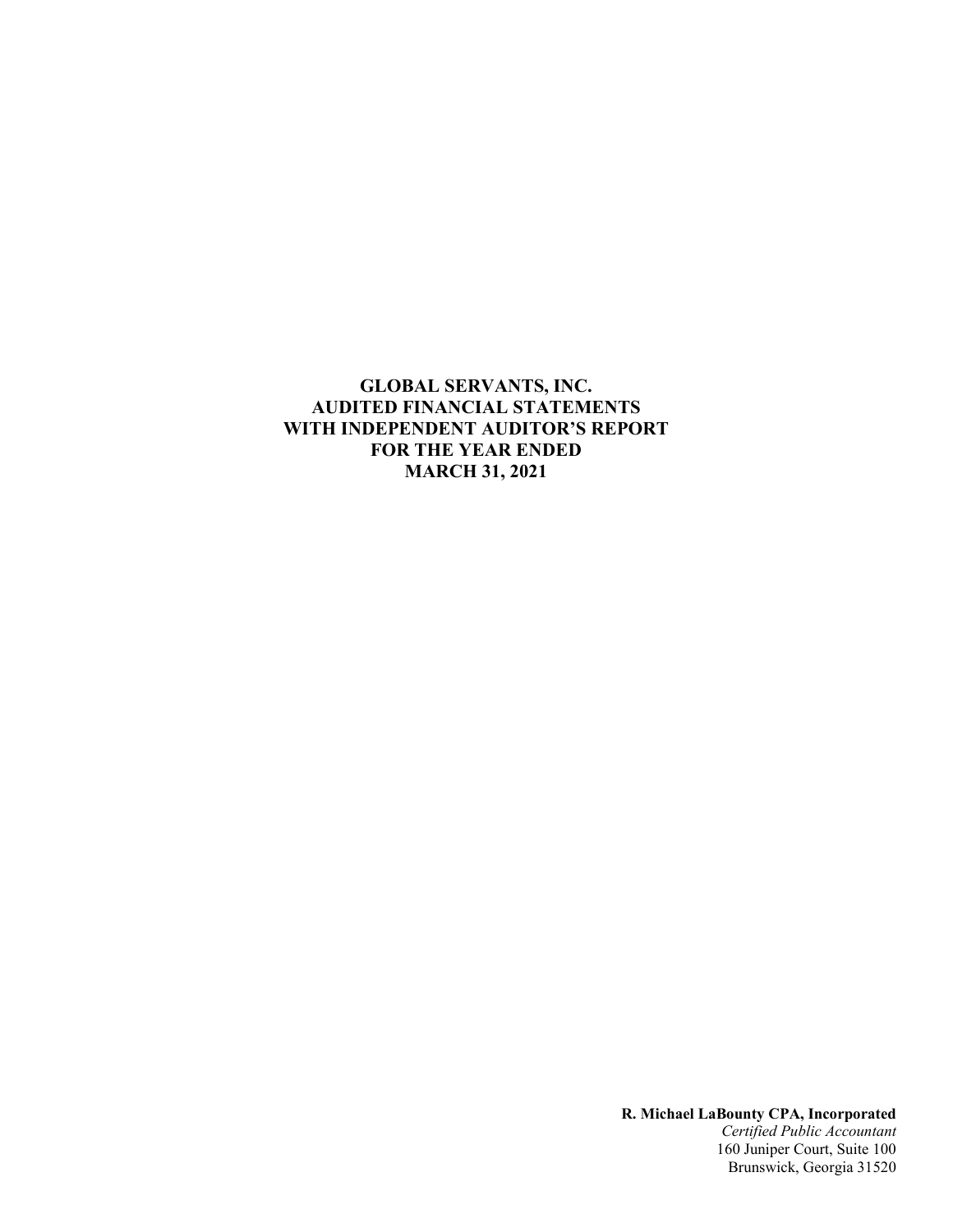# **TABLE OF CONTENTS**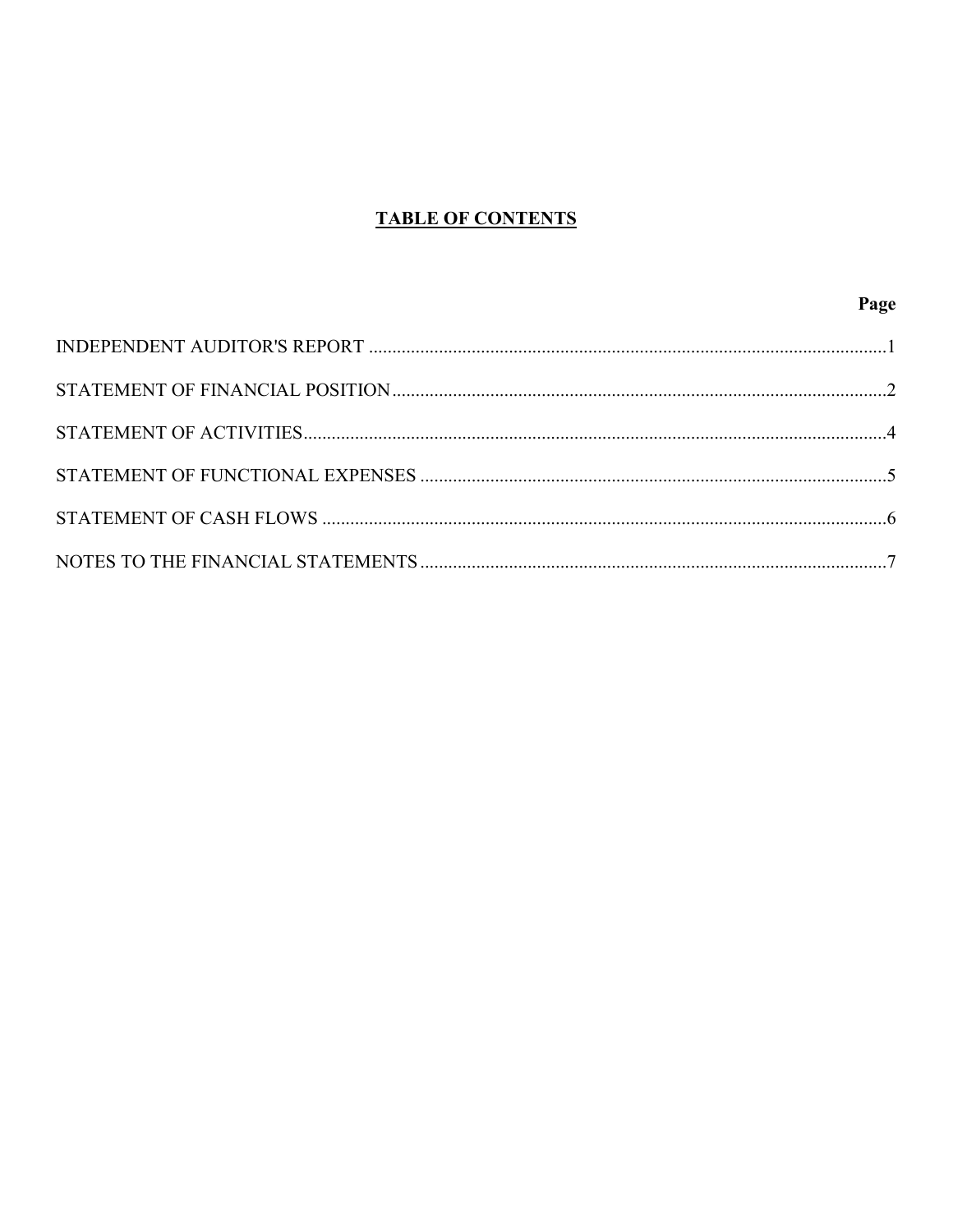

# INDEPENDENT AUDITOR'S REPORT

To the Board of Directors Global Servants, Inc. 5781 Lee Blvd, Unit 208-555 Lehigh Acres, FL 33971

## Report on the Financial Statement

R. Michael LaBounty CPA, Incorporated<br>
Certified Public Accountant<br>
INDEPENDENT AUDITOR'S REPORT<br>
Global Servants, Inc.<br>
S781 Lee Blvd, Unit 208-555<br>
Echigh Acres, FL 33971<br>
We have audited the accompanying financial state **COMPRIGE CONTRIGE CONTRIGERED CONTRIGERED CONTRIGERED CONTRIGENT TO the Board of Directors<br>
Compared of Directors<br>
Comparation as of March 31, 2021, and the related statements of activities,<br>
We have audited the accompany Functional Expenditute CPA, Incorporated**<br> **FUNCTION:** CONTIFION: **CPA, INCOTE CONTIFION:** The Blvd, Unit 2008-555<br>
S781 Lee Blvd, Unit 2008-555<br>
Lehigh Acres, FL 33971<br> **Report on the Financial Statement**<br>
We have audite

## Management's Responsibility for the Financial Statement

R. Michael LaBountty CPA, Incorporated<br>
Certified Public Accountant<br>
To the Board of Directors<br>
To the Board of Directors<br>
To the Board of Directors<br>
S781 Lee Blvd, Unit 208-555<br>
Lehigh Acres, FL 33971<br>
Report on the Finan with accounting principles generally accepted in the United States of America; this includes the design, implementation and maintenance of internal control relevant to the preparation and fair presentation of financial **STATE 1998 INTERT ANDITOR'S REPORT**<br> **STATE AREAD CONDUCT AND TORE SET AREAD CONDUCT**<br>
STATE Length Acres, FL 33971<br> **Report on the Financial Statement**<br>
We have audited the accompanying financial astements of Global Serv **INDEPENDENT AUDITOR'S REPORT**<br>
To the Board of Directors<br>
Global Servants, Inc.<br>
5781 Lee Blvd, Unit 208-555<br>
Lehigh Acres, FL 33971<br> **Report on the Financial Statement**<br>
We have audited the accompanying financial stateme To the Board of Directors<br>
Global Servants, Inc.<br>
Global Servants, Inc.<br>
Global Servants, Inc.<br>
Grobat Incharactial Statement<br>
Neo have audided the accompanying financial statements of Global Servants, Inc. (the Organizati Fig. 1 Lee Blvd, Unit 208-5555<br>TSPI Lee Blvd, Unit 208-5555<br>Tehiph Acres, FL 33971<br>
Report on the Financial Statement<br>
We have audited the accompanying financial statements of Global Servants, Inc. (the Organization), whic

audit in accordance with auditing standards generally accepted in the United States of America. Those standards are free from material misstatement.

An audit involves performing procedures to obtain audit evidence about the amounts and disclosures in the **Report on the Financial Statement**<br>We have audited the accompanying financial statements of Global Servants, Inc. (the Organization), which<br>comprise the statement of financial position as of March 31, 2021, and the relate Report on the Financial Statement of Global Scrvants, Ine. (the Organization), which<br>eventy on the Financial Dostton as of March 31, 2021, and the related statements of activities,<br>charactional expenses and cash flows for assessments, the auditor considers internal control relevant to the Organization's preparation and fair presentation comprise the statement of financial position as of March 31, 2021, and the related statements of activities, thurdroinal expenses and cash flows for the pear then ended, and the related notes to the financial statements.<br> functional expenses and cash flows for the year then ended, and the related notes to the financial statements.<br> **Management's Responsibility for the Financial Statement**<br>
Management is responsible for the preparation and f we express no such opinion. An audit also includes evaluating the appropriateness of accounting policies used and the reasonableness of significant accounting estimates made by management, as well as evaluating the overall presentation of the financial statements. In our opinion, the financial statements referred to above present fairly, in all material respects, the financial Our responsability is to express an optimon on uncer unideral stationists of a change of the United States of America. Those standards and the and perform the addit to obtain reasonable assurance about whether the financi wear the secure with account of the financial statements were then the chief value of the United States of America.<br>The principle state with an accounter the manding special statements are free from material misstatement.<br>

We believe that the audit evidence we have obtained is sufficient and appropriate to provide a basis for our audit opinion.

## **Opinion**

Brunswick, Georgia July 22, 2020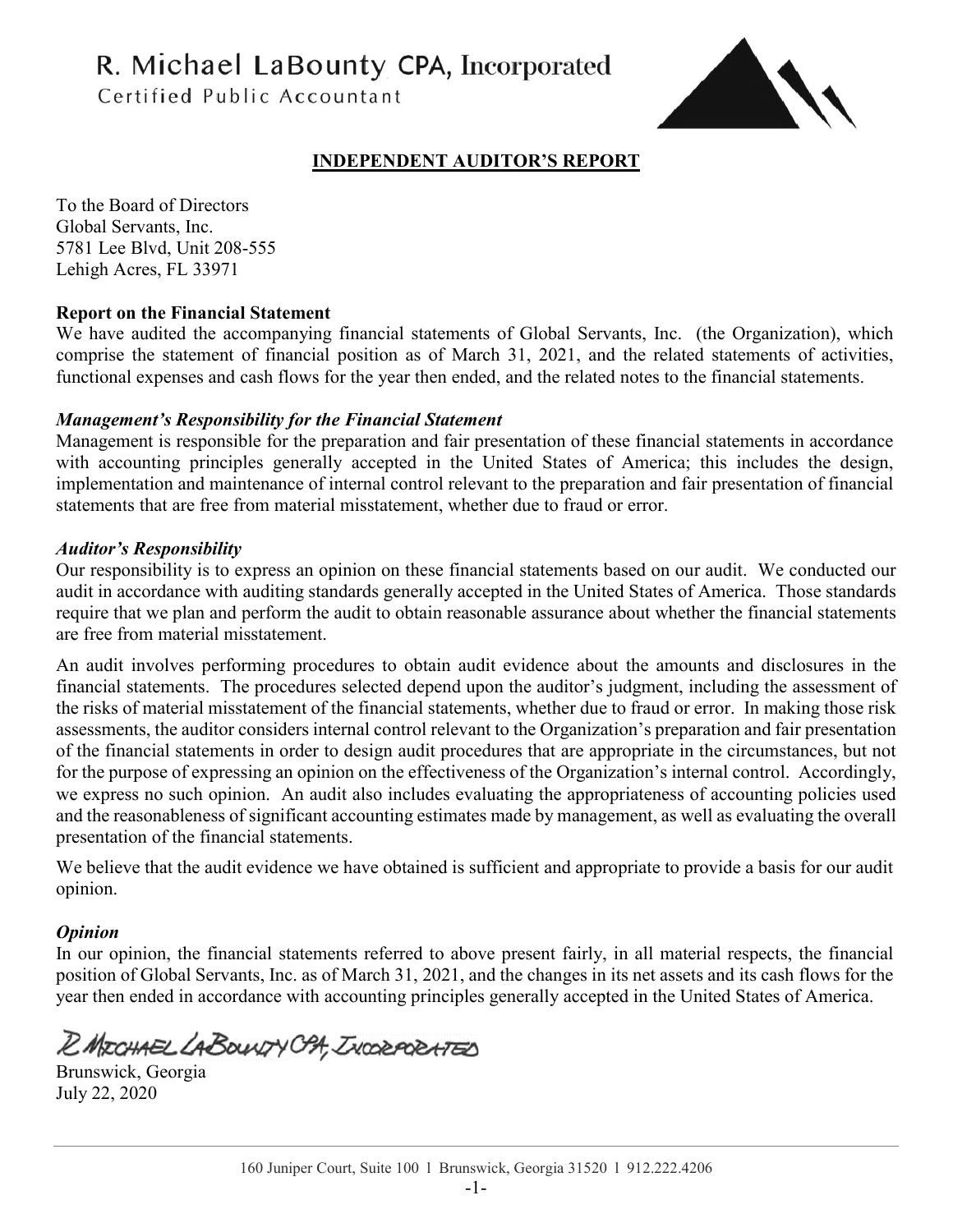# **GLOBAL SERVANTS, INC.<br>STATEMENT OF FINANCIAL POSITION** GLOBAL SERVANTS, INC.<br>STATEMENT OF FINANCIAL POSITION<br>AS OF MARCH 31, 2021<br>ASSETS LOBAL SERVANTS, INC.<br>IENT OF FINANCIAL POSITION<br>AS OF MARCH 31, 2021<br>ASSETS

## ASSETS

| <b>GLOBAL SERVANTS, INC.</b><br>STATEMENT OF FINANCIAL POSITION<br><b>AS OF MARCH 31, 2021</b> |                                             |
|------------------------------------------------------------------------------------------------|---------------------------------------------|
| <b>ASSETS</b>                                                                                  |                                             |
| <b>CURRENT ASSETS:</b><br>Cash<br>Prepaid expenses<br>Inventory                                | $\mathbb{S}$<br>360,833<br>41,715<br>60,474 |
| Total current assets                                                                           | 463,022                                     |
| PROPERTY & EQUIPMENT:<br>Land<br>Building & improvements<br>Furniture & equipment              | 125,000<br>734,446<br>78,187                |
| Total property & equipment                                                                     | 937,633                                     |
| Accumulated depreciation                                                                       | (23, 161)                                   |
| Total property & equipment - net                                                               | 914,472                                     |
| <b>OTHER ASSETS:</b><br>Investments<br>Investments - restricted                                | 1,986,265<br>59,910                         |
| Total other assets                                                                             | 2,046,175                                   |
| Total assets                                                                                   | 3,423,669<br>\$                             |

SEE INDEPENDENT AUDITOR'S REPORT AND ACCOMPANYING NOTES TO THE FINANCIAL STATEMENTS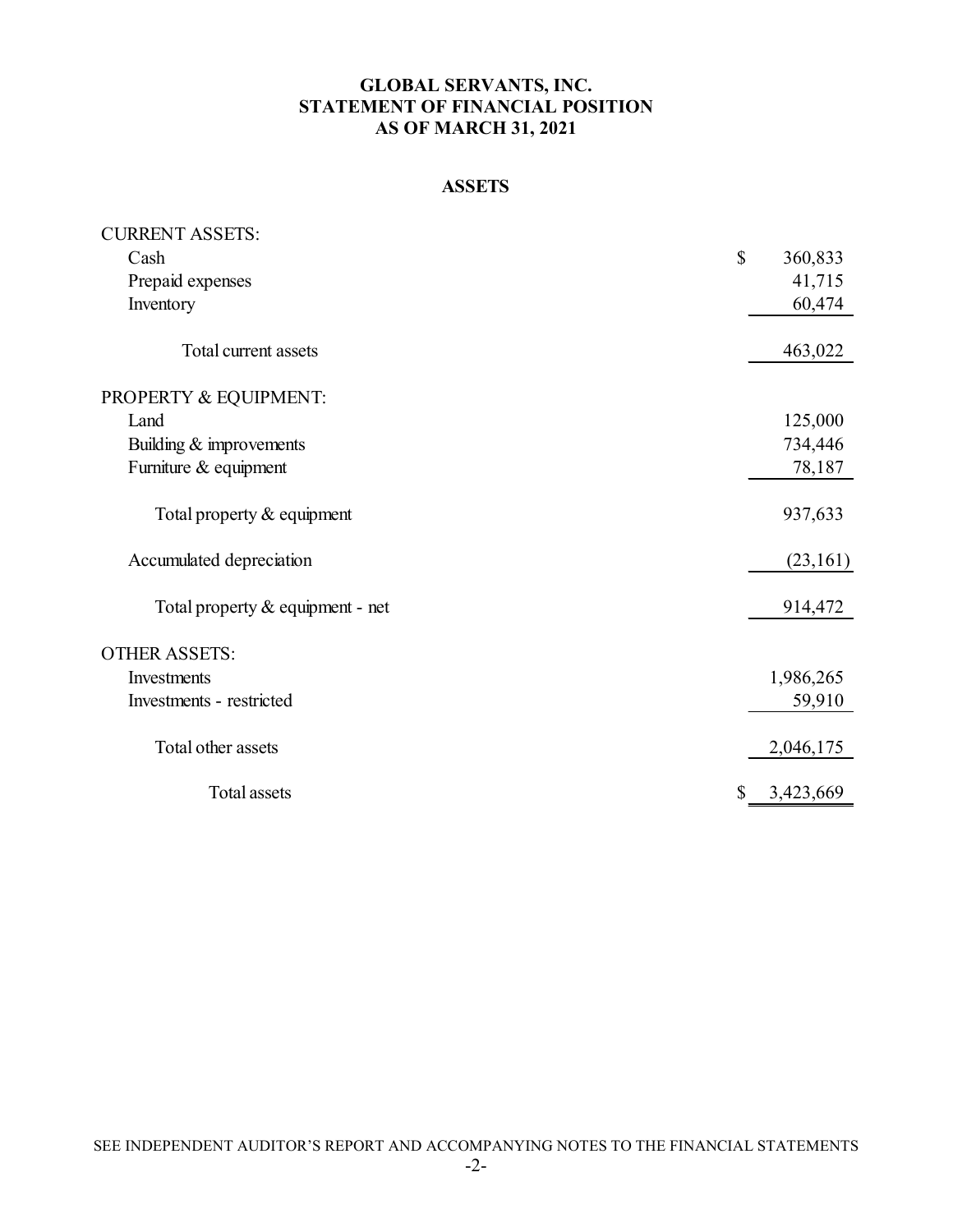# GLOBAL SERVANTS, INC.<br>STATEMENT OF FINANCIAL POSITION (CONTINUED) GLOBAL SERVANTS, INC.<br>STATEMENT OF FINANCIAL POSITION (CONTINUED)<br>AS OF MARCH 31, 2021<br>LIABILITIES AND NET ASSETS LOBAL SERVANTS, INC.<br>F FINANCIAL POSITION (CONTINUED)<br>AS OF MARCH 31, 2021<br>BILITIES AND NET ASSETS

## LIABILITIES AND NET ASSETS

| <b>GLOBAL SERVANTS, INC.</b><br>STATEMENT OF FINANCIAL POSITION (CONTINUED)<br><b>AS OF MARCH 31, 2021</b> |                        |
|------------------------------------------------------------------------------------------------------------|------------------------|
| <b>LIABILITIES AND NET ASSETS</b>                                                                          |                        |
| <b>CURRENT LIABILITIES:</b>                                                                                |                        |
| Accounts payable                                                                                           | $\mathbb{S}$<br>15,170 |
| Accrued liabilities                                                                                        | 75,155                 |
| Deferred revenue                                                                                           | 47,100                 |
| Total current liabilities                                                                                  | 137,425                |
| <b>NET ASSETS:</b>                                                                                         |                        |
| Net assets without donor restrictions                                                                      | 3,226,334              |
| Net assets with donor restrictions                                                                         | 59,910                 |
| Total net assets                                                                                           | 3,286,244              |
| Total liabilities and net assets                                                                           | \$<br>3,423,669        |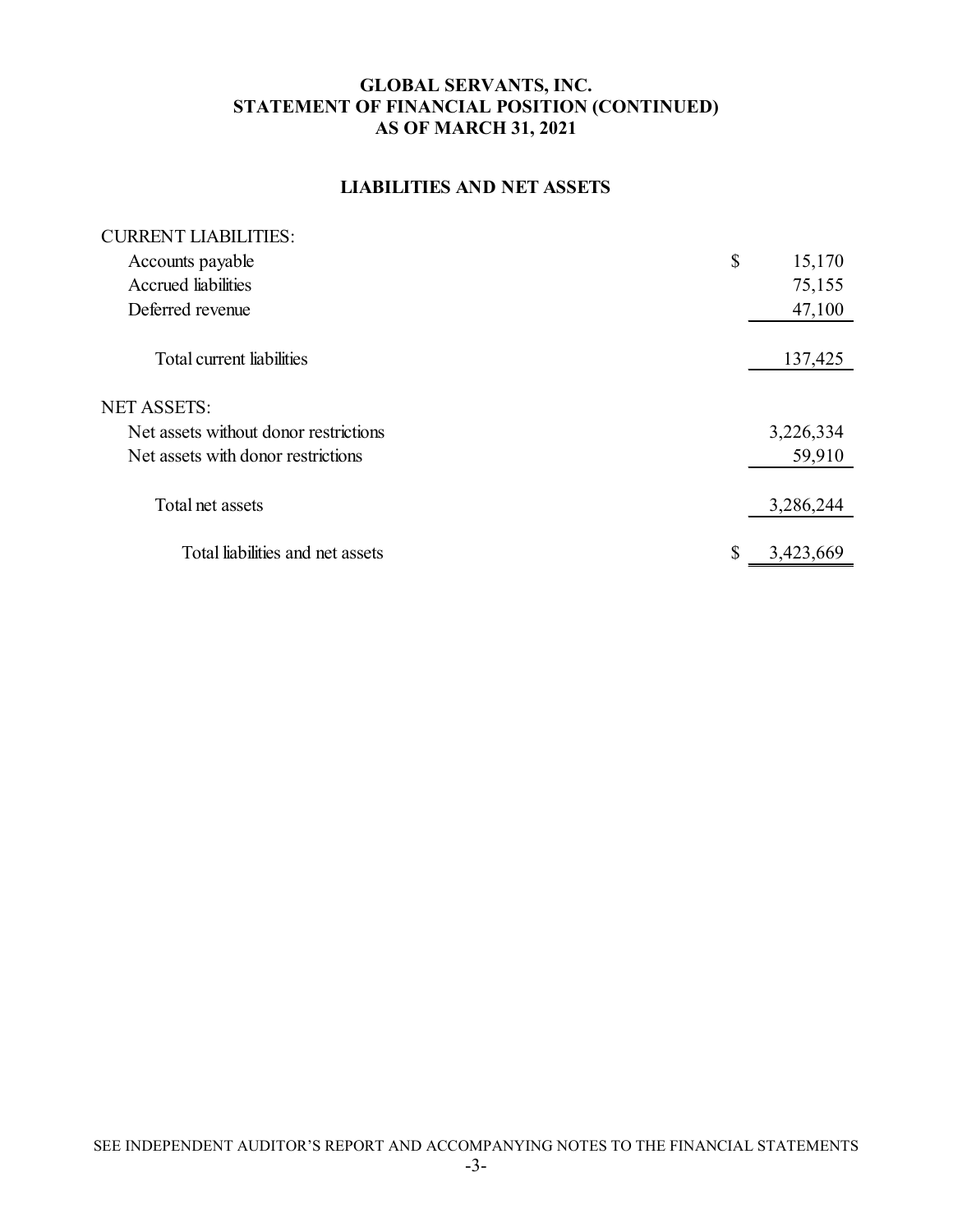# GLOBAL SERVANTS, INC.<br>STATEMENT OF ACTIVITIES **GLOBAL SERVANTS, INC.<br>STATEMENT OF ACTIVITIES<br>THE YEAR ENDED MARCH 31, 2021<br>THOUT DONOR RESTRICTIONS: GLOBAL SERVANTS, INC.<br>STATEMENT OF ACTIVITIES<br>FOR THE YEAR ENDED MARCH 31, 2021**<br>ETS WITHOUT DONOR RESTRICTIONS:<br>INS:

## CHANGES IN NET ASSETS WITHOUT DONOR RESTRICTIONS:

| <b>GLOBAL SERVANTS, INC.</b><br><b>STATEMENT OF ACTIVITIES</b><br>FOR THE YEAR ENDED MARCH 31, 2021 |              |                   |
|-----------------------------------------------------------------------------------------------------|--------------|-------------------|
| CHANGES IN NET ASSETS WITHOUT DONOR RESTRICTIONS:                                                   |              |                   |
| REVENUES AND GAINS:<br>Contributions                                                                | $\mathbb{S}$ |                   |
| Minstry/events                                                                                      |              | 903,636<br>64,798 |
| Book & media sales                                                                                  |              | 83,772            |
| Investment income                                                                                   |              | 236,258           |
| Released restrictions                                                                               |              | 703,094           |
| Total revenue and gains                                                                             |              | 1,991,558         |
| <b>EXPENSES:</b>                                                                                    |              |                   |
| Program expenses                                                                                    |              | 1,639,067         |
| Fundraising expenses                                                                                |              | 30,426            |
| General and administrative expenses                                                                 |              | 212,075           |
| Total expenses                                                                                      |              | 1,881,568         |
| INCREASE IN NET ASSETS WITHOUT DONOR RESTRICTIONS                                                   |              | 109,990           |
| CHANGES IN NET ASSETS WITH DONOR RESTRICTIONS:                                                      |              |                   |
| Restricted contributions                                                                            |              | 539,379           |
| Released restrictions                                                                               |              | (703, 094)        |
| (DECREASE) IN NET ASSETS WITH DONOR RESTRICTIONS                                                    |              | (163,715)         |
| (DECREASE) IN TOTAL NET ASSETS                                                                      |              | (53, 725)         |
| NET ASSETS, BEGINNING OF YEAR                                                                       |              | 3,339,969         |
| NET ASSETS, END OF YEAR                                                                             | \$           | 3,286,244         |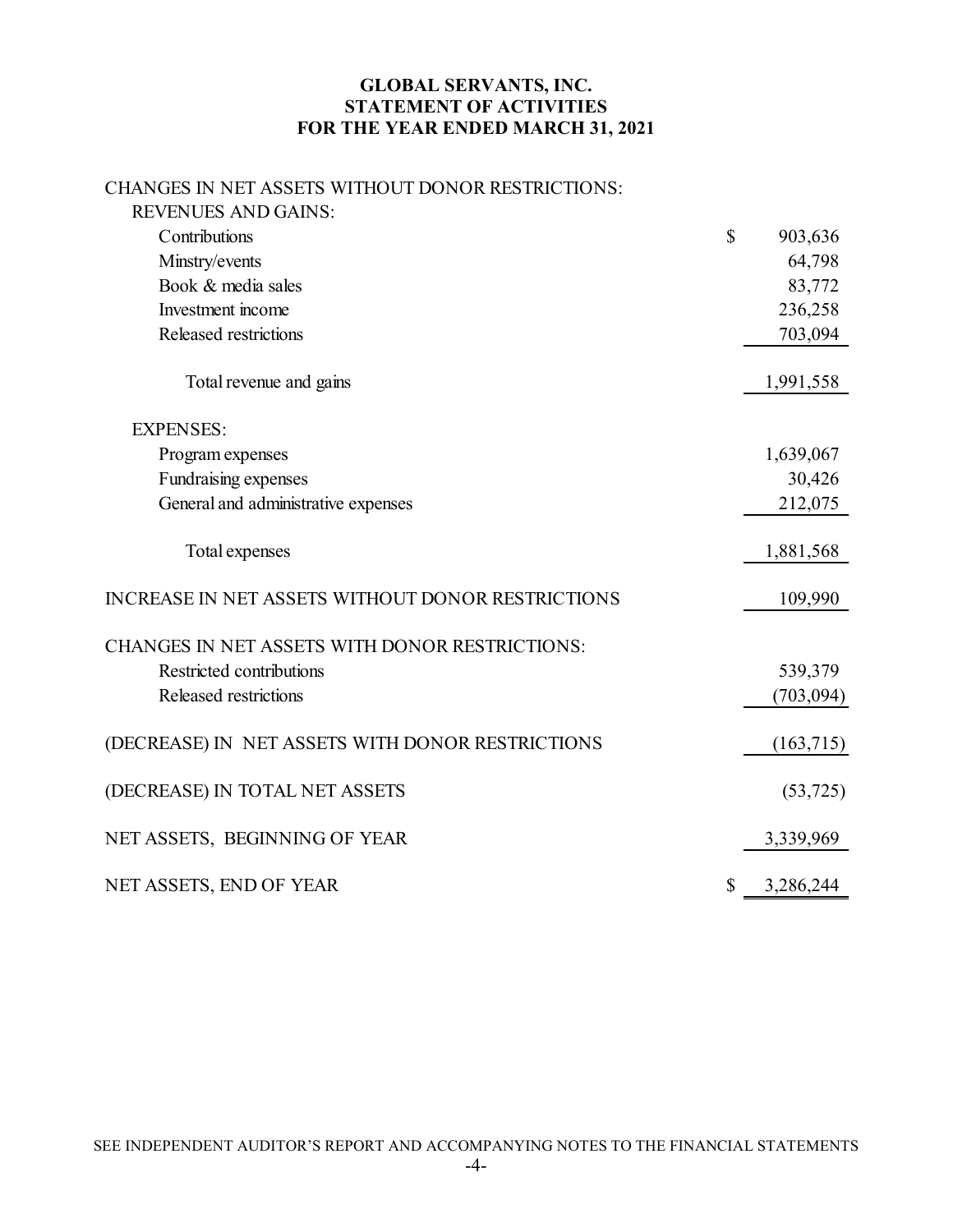# GLOBAL SERVANTS, INC. GLOBAL SERVANTS, INC.<br>STATEMENT OF FUNCTIONAL EXPENSES<br>FOR THE YEAR ENDED MARCH 31, 2021<br>General &

|                        |                            |                                       | FOR THE YEAR ENDED MARCH 31, 2021 |                                          | STATEMENT OF FUNCTIONAL EXPENSES<br>General & |               |              |
|------------------------|----------------------------|---------------------------------------|-----------------------------------|------------------------------------------|-----------------------------------------------|---------------|--------------|
|                        | Program<br><b>Expenses</b> | <b>Fundraising</b><br><b>Expenses</b> |                                   | <b>Administrative</b><br><b>Expenses</b> |                                               |               | <b>Total</b> |
|                        |                            |                                       |                                   |                                          |                                               |               |              |
| Personnel              | \$<br>681,794 \$           |                                       | 23,872 \$                         |                                          | 152,500                                       | $\mathcal{S}$ | 858,166      |
| Grants to others       | 666,127                    |                                       | $\overline{\phantom{a}}$          |                                          |                                               |               | 666,127      |
| Occupancy              | 82,254                     |                                       | 3,091                             |                                          | 12,726                                        |               | 98,071       |
| Printing & postage     | 85,861                     |                                       | 279                               |                                          | 1,757                                         |               | 87,897       |
| Information technology | 37,183                     |                                       | 1,314                             |                                          | 9,063                                         |               | 47,560       |
| Professional fees      | 17,017                     |                                       | 61                                |                                          | 26,577                                        |               | 43,656       |
| Travel                 | 33,000                     |                                       | 749                               |                                          | 4,844                                         |               | 38,593       |
| Office expenses        | 13,178                     |                                       | 557                               |                                          | 3,147                                         |               | 16,882       |
| Supplies               | 12,646                     |                                       | 503                               |                                          | 1,461                                         |               | 14,610       |
| Ministry events        | 10,007                     |                                       | $\blacksquare$                    |                                          | $\overline{\phantom{a}}$                      |               | 10,007       |
| Total expenses         | \$<br>$1,639,067$ \$       |                                       | $30,426$ \$                       |                                          | 212,075                                       |               | \$1,881,568  |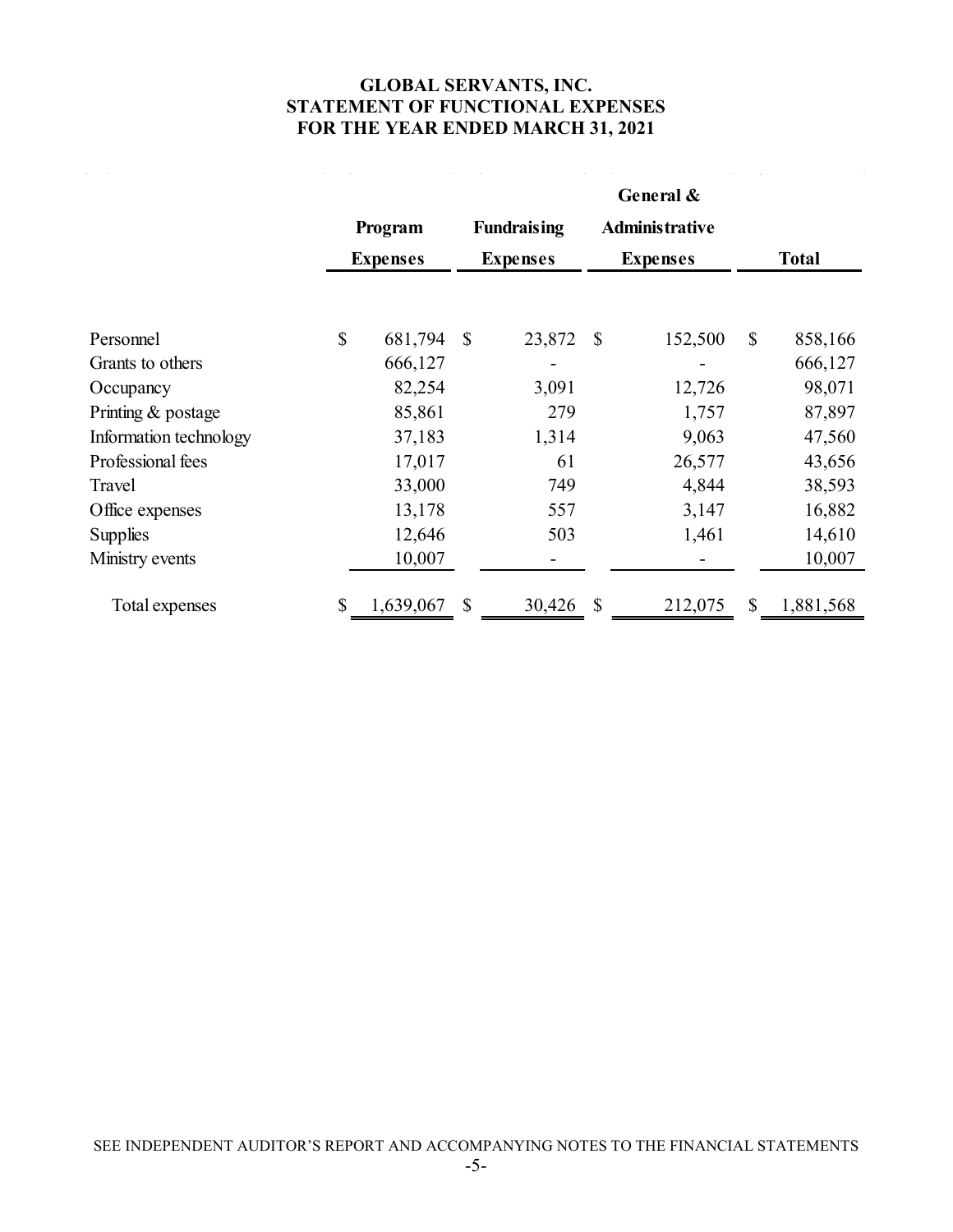# GLOBAL SERVANTS, INC. GLOBAL SERVANTS, INC.<br>STATEMENT OF CASH FLOWS<br>THE YEAR ENDED MARCH 31, 2021<br>ING ACTIVITIES:

# GLOBAL SERVANTS, INC.<br>
STATEMENT OF CASH FLOWS<br>
FOR THE YEAR ENDED MARCH 31, 2021<br>
ERATING ACTIVITIES:<br>
\$ (53,725) CASH FLOWS (USED BY) OPERATING ACTIVITIES: **GLOBAL SERVANTS, INC.**<br> **STATEMENT OF CASH FLOWS**<br> **FOR THE YEAR ENDED MARCH 31, 2021**<br>
SH FLOWS (USED BY) OPERATING ACTIVITIES:<br>
(Decrease) in net assets<br>
to net assets<br>
to net assets<br>
to net assets<br>
Depreciation 18,877<br> Adjustments to reconcile (decrease) in net assets to net cash (used by) operating activities **GLOBAL SERVANTS, INC.**<br> **STATEMENT OF CASH FLOWS**<br> **FOR THE VEAR ENDED MARCH 31, 2021**<br> **FLOWS (USED BY) OPERATING ACTIVITIES:**<br>
terease) in net assets<br>
ustrements to reconcile (decrease) in net assets<br>
net cash (used by) GLOBAL SERVANTS, INC.<br>
STATEMENT OF CASH FLOWS<br>
FOR THE YEAR ENDED MARCH 31, 2021<br>
FLOWS (USED BY) OPERATING ACTIVITIES:<br>
crease) in net assets<br>
net cash (used by) operating activities<br>
net cash (used by) operating activit CLOBAL SERVANTS, INC.<br>
STATEMENT OF CASH FLOWS<br>
FOR THE YEAR ENDED MARCH 31, 2021<br>
FLOWS (USED BY) OPERATING ACTIVITIES:<br>
crease) in net assets<br>
ustments to reconcile (decrease) in net assets<br>
net cash (used by) operating CLOBAL SERVANTS, INC.<br>
STATEMENT OF CASH FLOWS<br>
FOR THE VEAR ENDED MARCH 31, 2021<br>
FLOWS (USED BY) OPERATING ACTIVITIES:<br>
crease) in net assets<br>
ustreash in econcile (decrease) in net assets<br>
Depreciation<br>
Depreciation<br>
(I CLOBAL SERVANTS, INC.<br>
STATEMENT OF CASH FILOWS<br>
FOR THE YEAR ENDED MARCH 31, 2021<br>
FLOWS (USED BY) OPERATING ACTIVITIES:<br>
crease) in net assets<br>
ustments to reconcile (decrease) in net assets<br>
Depreciation<br>
Depreciation<br> GLOBAL SERVANTS, INC.<br>
STATEMENT OF CASH FLOWS<br>
FOR THE YEAR ENDED MARCH 31, 2021<br>
FLOWS (USED BY) OPERATING ACTIVITIES:<br>
terease) in net assets<br>
net cash (ised by) operating activities<br>
Depreciation<br>
(Incensized market ga GLOBAL SERVANTS, INC.<br>
STATEMENT OF CASH FLOWS<br>
FOR THE VEAR ENDED MARCH 31, 2021<br>
FLOWS (USED BY) OPERATING ACTIVITIES:<br>
ercase) in net assets<br>
ustrements to reconcile (decrease) in net assets<br>
net cash (used by) operatin GLOBAL SERVANTS, INC.<br>
FOR THE VEAR ENDED MARCH 31, 2021<br>
FOR THE VEAR ENDED MARCH 31, 2021<br>
FLOWS (USED BY) OPERATING ACTIVITIES:<br>
ECROSE) INCLUSED AND ACTIVITIES:<br>
THE VEAR ENDED MARCH 31, 2021<br>
USED BY OPERATING ACTIVIT FOR THE VEAR ENDED MARCH 31, 2021<br>
NUS (USED BY) OPERATING ACTIVITIES:<br>
se) in net assets<br>
rent assets<br>
cash (used by) operating activities<br>
cash (used by) operating activities<br>
rease) in inventory<br>
rease) in inventory<br>
r CASH FLOWS PROVIDED BY INVESTMENT ACTIVITIES: FLOWS (USED BY) OPERATING ACTIVITIES:<br>
teresse) in net assets<br>
ustments to reconcile (decrease) in net assets<br>
net cash (used by) operating activities<br>
Depreciation<br>
(Increase) in inventory<br>
(Increase) in inventory<br>
(Incr crease) in net assets<br>
surments to reconcile (decrease) in net assets<br>
on the cash (used by) operating activities<br>
Depreciation<br>
Direcalized market gains<br>
(Increase) in prepaid experies<br>
(Increase) in energy depends<br>
(Inc ustments to reconcile (decrease) in net assets<br>
Depreciation<br>
Depreciation<br>
Depreciation<br>
(Increase) in prepaid expense<br>
(Increase) in investory<br>
decrease in security deposits<br>
(Decrease) in accuraty deposits<br>
(Decrease) i Procedion<br>
eralized market gains<br>
eralized market gains<br>
Trackey in prepaid expense<br>
Trackey in accounting payable<br>
Trackey in accounting payable<br>
Crease) in accounting payable<br>
Crease in accounting basis<br>
Crease in accou INCREASE IN CASH 39,963 Decrease in security deposits<br>
(Decrease) in accounts payable<br>
(Decrease) in accounts payable<br>
(Decrease) in accounts payable<br>
Increase in deferred revenue<br>
Net cash (used by) operating activities<br>
CASH FLOWS PROVIDED BY I (Decrease) in accrued liabilities<br>
(16,967)<br>
Increase in deferred revenue<br>
Net eash (used by) operating activities<br>
CASH FLOWS PROVIDED BY INVESTMENT ACTIVITIES:<br>
Purchases of property & equipment<br>
Sale of investments<br>
Pur SUPPLEMENTAL DISCLOSURES OF CASH FLOW INFORMATION: Cash paid during the year for: FLOWS PROVIDED BY INVESTMENT ACTIVITIES:<br>
Sale of investments<br>
Sale of investments<br>
Purchase of investments<br>
The cash provided by investing activities<br>
Net cash provided by investing activities<br>
ASE IN CASH<br>
BEGINNING OF Y Sake of investments<br>
Purchase of investments<br>
Net cash provided by investing activities<br>
ASE. IN CASH<br>
ASE. IN CASH<br>
ASE. IN CASH<br>
39.963<br>
ASE. IN CASH<br>
59.963<br>
ASE. IN CASH<br>
59.963<br>
EMENTAL DISCLOSURES OF CASH FLOW INFORM

SEE INDEPENDENT AUDITOR'S REPORT AND ACCOMPANYING NOTES TO THE FINANCIAL STATEMENTS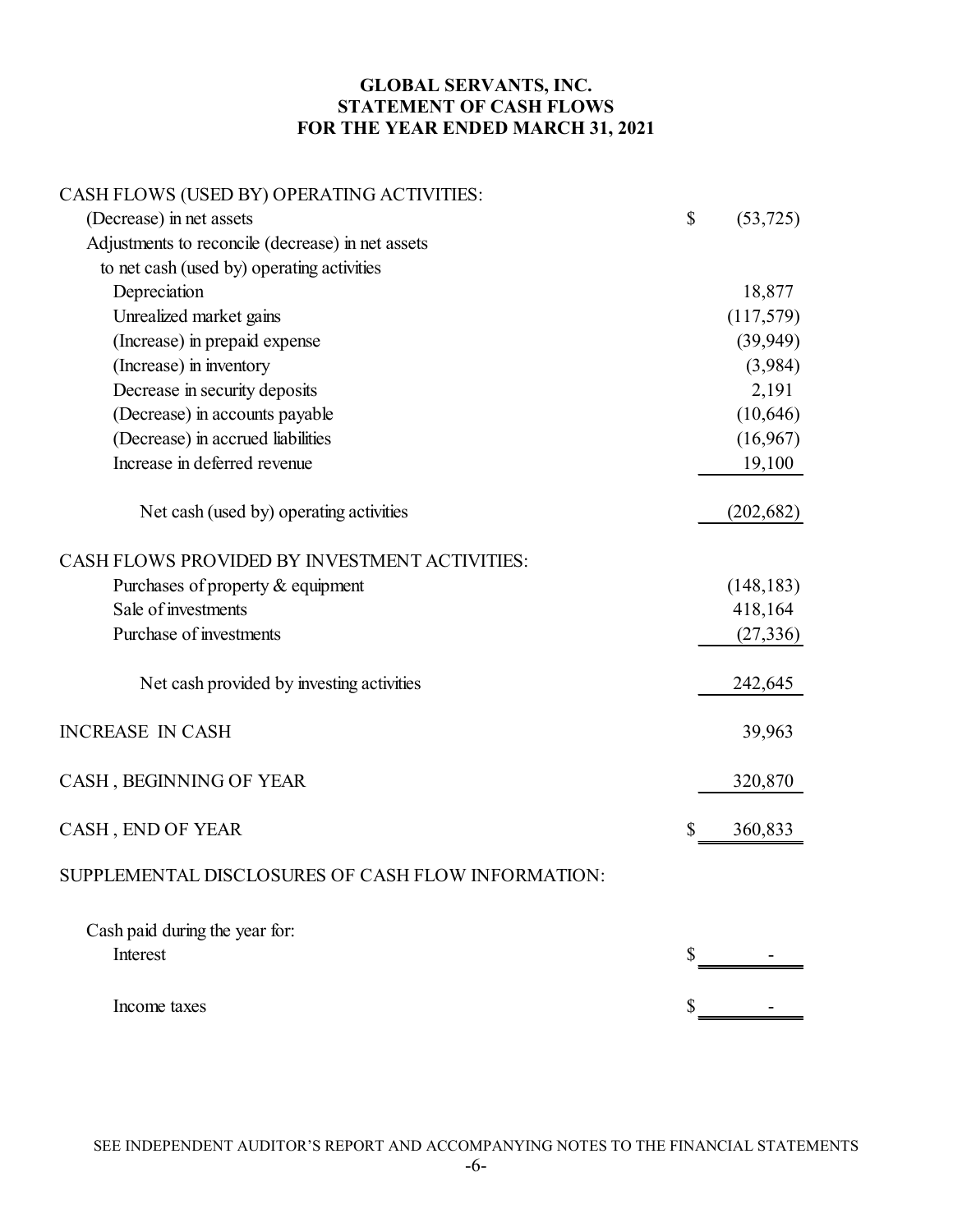# GLOBAL SERVANTS, INC. NOTES TO THE FINANCIAL STATEMENTS

**GLOBAL SERVANTS, INC.**<br> **SERVANTS, INC.**<br> **FOR THE YEAR ENDED MARCH 31, 2021**<br> **EXECUTE:**<br> **EXECUTE:**<br> **EXECUTE:**<br> **EXECUTE:**<br> **EXECUTE:**<br> **EXECUTE:**<br> **EXECUTE:**<br> **EXECUTE:**<br> **EXECUTE:**<br> **EXECUTE:**<br> **EXECUTE:**<br> **EXECUTE:** Global Servants, Inc. was founded in 1977 by Dr. Mark Rutland. He started this ministry with the desire to see lives changed by the power and truth of God's word. Global Servants has reached countless people worldwide through crusades, seminars, camps, books, media, local evangelism projects, church planting, and leadership training. Over the last four decades, Global Servants has grown into a worldwide missions and evangelism **GLOBAL SERVANTS, INC.**<br> **NOTES TO THE FINANCIAL STATEMENTS**<br> **FOR THE VEAR ENDED MARCH 31, 2021**<br>
Global Servants, Inc. was founded in 1977 by Dr. Mark Rutland. He started this ministry with the desire to see<br>
lives chang from the private sector. The Organization's administrative operations are located in Winder, Georgia. **GLOBAL SERVANTS, INC.**<br> **NOTES TO THE FINANCIAL STATEMENTS**<br>
FOR THE YEAR ENDED MARCH 31, 2021<br>
Global Servants, hnc. was founded in 1977 by Dr. Mark Rutland. He started this ilves changed by the power and truth of God's **STATE STATE STATE STATE STATE STATE STATE STATE STATE STATE STATE STATE STATE STATE STATE STATE STATE STATE STATE STATE STATE STATE STATE STATE STATE STATE STATE STATE STATE STATE STATE STATE STATE STATE STATE STATE STATE** al Scrvants, Inc. was founded in 1977 by Dr. Mark Rutland. He started this ministry with the desire to see<br>changed by the power and truth of God's word. Global Servants has reached coomtless people words,<br>eigh crusades, se

The Organization's Summary of Significant Accounting Policies is presented to assist in understanding its financial statements. These accounting policies conform to accounting principles generally accepted in the United and notes are representations of the Organization's management, who are responsible for their integrity and objectivity. Igh cruisedes, semmars, camps, books, media, local evangelism projects, church planting, and leadership<br>ing. Over the last four decades, Global Servants has grown into a worldwide missions and evangelism<br>inization with ong organization with ongoing work in Thailand and Ghana. The Organization receives its funding from contributions<br>from the private sector. The Organization's administrative operations are located in Winder, Georgia.<br>Note A - From the private sector. The Organization's administrative operations are located in Winder, Georgia.<br>
Note A – Summary of Significant Accounting Policies<br>
The Organization's Summary of Significant Accounting Policies<br>
The

Basis of Accounting and Presentation - The Organization maintains its accounting records on the accrual basis of accounting in accordance with accounting principles generally accepted in the United States of America (GAAP). The Organization reports information regarding its financial position and activities according to two classes of net assets as follows:

purpose restrictions.

Note A – Summary of Significant Accounting Policies<br>The Organization's Summary of Significant Accounting Policies is presented to assist in understanding its<br>financial statements. These accounting policies conform to accou Note A – Summary of Significant Accounting Policies<br>The Organization's Summary of Significant Accounting policies conform to accounting principles generally accepted in the United<br>States of America and have been consistent over \$5,000 for furniture, fixtures and office equipment with an estimated useful life of more than two years are capitalized. Expenditures for repairs, maintenance, renewals and betterments that materially prolong an asset's States of America and have been consistently applied in the statement's preparation. The financial statements<br>and notics are representations of the Organization's management, who are responsible for their integrity and<br>ob and notes are representations of the Organization's management, who are responsible for their integrity and<br>objectivity.<br>Basis of Accounting and Presentation - The Organization maintains its accounting records on the accru objectivity.<br>
Basis of Accounting and Presentation - The Organization maintains its accounting records on the accual basis<br>
of accounting in accordance with accounting principles generally accepted in the United States of

**Tax Exempt Status -** The Organization is exempt from federal income taxes under Section 501(c)(3) of the Internal Revenue Code. The Organization qualifies for the charitable contribution deduction under Section  $170(b)(1)(A)$  and has been classified as an organization other than a private foundation under Section 509(a)(2). Income from certain activities not directly related to the Organization's tax-exempt purpose is subject to taxation as unrelated business income. For the year ended March 31, 2021, the Organization did not have any unrelated business income and, accordingly, no unrelated business income tax. The Organization has determined that the Form 990 returns have been submitted without required supporting schedules in prior years. The Organization has amended the returns for the three prior years to include this information. The Organization's information **Cash and Cash Equivalents -** Cash and cash equivalents include all highly liquid investments purchased wan initial maturity of three months or less. As of March 31, 2021, there were no cash equivalents. The **Property and**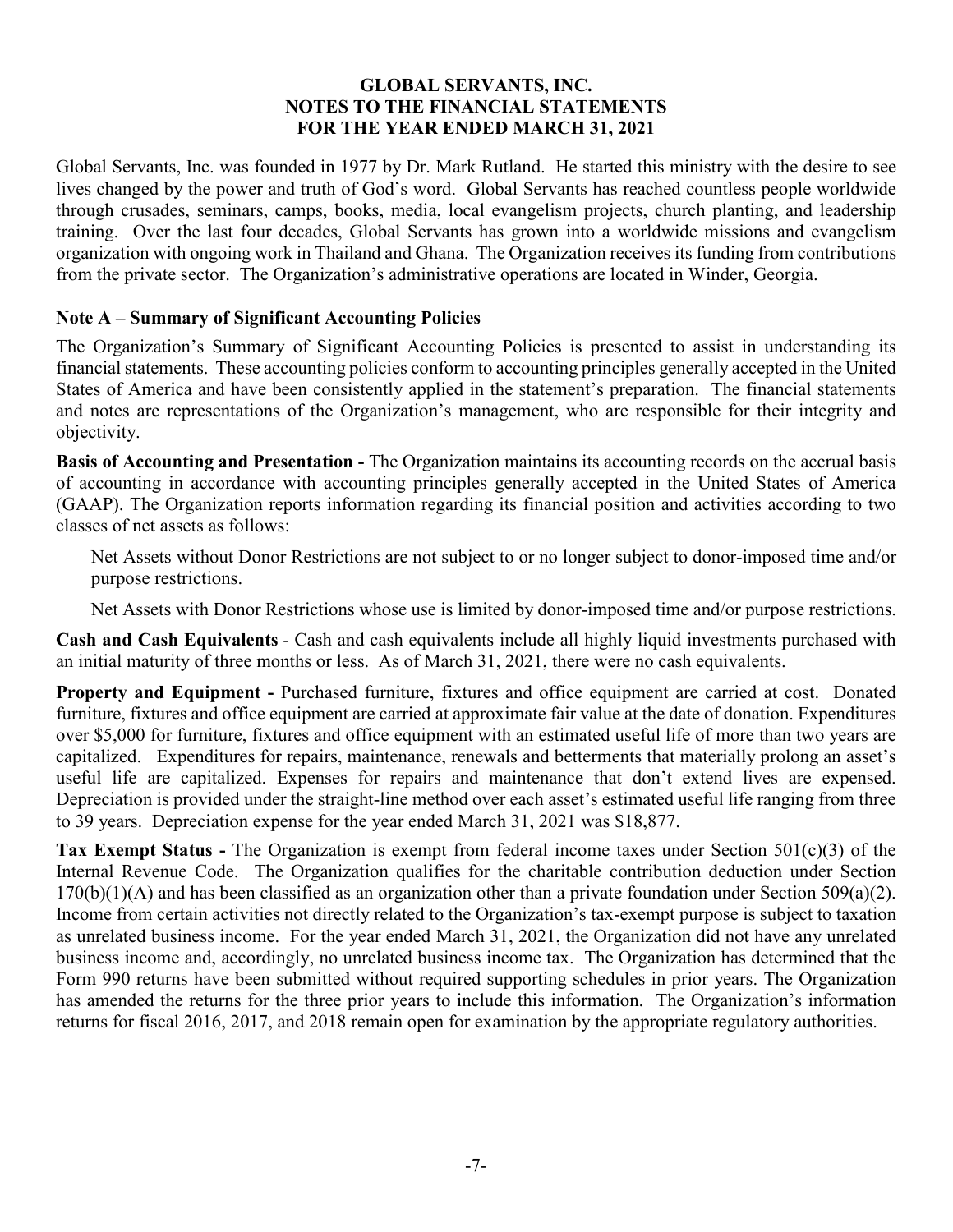# GLOBAL SERVANTS, INC. GLOBAL SERVANTS, INC.<br>
NOTES TO THE FINANCIAL STATEMENTS (CONTINUED)<br>
FOR THE YEAR ENDED MARCH 31, 2021<br>
of Significant Accounting Policies (Continued)<br>
and Revenue Recognition – Accounts receivable consists of fees for se GLOBAL SERVANTS, INC.<br>
TO THE FINANCIAL STATEMENTS (CONTINUED)<br>
FOR THE YEAR ENDED MARCH 31, 2021<br>
ant Accounting Policies (Continued)<br>
nue Recognition – Accounts receivable consists of fees for services and is stated<br>
n e

GLOBAL SERVANTS, INC.<br>
Note A – Summary of Significant Accounting Policies (Continued)<br>
Note A – Summary of Significant Accounting Policies (Continued)<br>
Accounts Receivable and Revenue Recegnition – Accounts receivable con **CLOBAL SERVANTS, INC.**<br> **NOTES TO THE FINANCIAL STATEMENTS (CONTINUED)**<br> **FOR THE YEAR ENDED MARCH 31, 2021**<br> **Note A – Summary of Significant Accounting Policies (Continued)**<br> **Accounts Receivable and Revenue Recognition** at the amount the Organization expects to collect. The Organization determines whether a provision for uncollectable receivables is required based on an evaluation of its historical experience and industry averages. When a specific account is deemed uncollectible, the account is written off against the allowance. The Organization concluded that no allowance was necessary as of March 31, 2021.

In May 2014, the Financial Accounting Standards Board (FASB) issued Accounting Standards Update (ASU) 2014-09, Revenue from Contracts with Customers (Topic 606), which is a comprehensive new revenue recognition standard that did supersede existing revenue recognition guidance. The core principle of the guidance is that an entity should recognize revenue to depict the transfer of promised goods and services to customers in an amount that reflects the consideration to which the entity expects to be entitled in exchange for those goods and services. The FASB issued ASU 2015-14 that deferred the effective date for the Organization until annual periods beginning after December 15, 2018. The FASB then issued ASU 2020-05 that deferred the effective date for the Organization until annual periods beginning after December 15, 2019. The Organization's revenue recognition policy meets the core principle requirements of Topic 606. Other aspects of Topic 606 do not apply to the Organization since it does not enter in to contracts for any goods or services. The implementation of this new standard had no impact on previously reported net assets. Note A – Summary of Significant Accounting Policies (Continued)<br>Accounts Receivable and Revenue Recognition – Accounts recoivable consists of fees for services and is stated<br>Accounts Receivable and Revenue Recognition – Ac Accounts Receivable and Revenue Recognition – Accounts receivable consists of fees for services and is stated<br>at the monoule the Organization expects to collect. The Organization decremines whether a provision for<br>uncollec Organization concluded that no allowance was necessary as of March 31, 2021.<br>
In May 2014, the Financial Accounting Standards Bond (FASB) issued Accounting Standards Update (ASU)<br>
2014-09, *Revenue from Contracts with Cus* In May 2014, the Financial Aceounting Standards Board (FASB) issued Aceounting Standards Update (ASU)<br>2014-09, Revenue from Contracts with Customers (Topic 606), which is a comprehensive new revenue<br>crocognition standard t Expective 1990 COMPUSES Min<sup>2</sup>CLE Considers. The Consideration is the solution is the solution standard that disquested existing revenue receiption guidance. The core principle of the guidance receiption stand and entity s an amount that reflects the consideration to which the entity expects to be entitled in exchange for those goods<br>perriots. The FASB issued ASU 2015-14 that deferred the effective date for the Organization until amand<br>perri

contributions if the services (a) create or enhance nonfinancial assets or (b) require specialized skills, are performed by people with those skills, and would otherwise be purchased by the Organization. During the year ended March 31, 2021, the Organization recognized no in-kind donations.

of direct-response advertising are capitalized and amortized over the period during which future benefits are costs.

and services. The FASB issued ASU 2015-14 that deferred the effective date for the Organization until amual<br>periods beginning after December 15, 2018. The FASB then issued ASU 2020-05 that deferred the effective date<br>for t donor restrictions. When restrictions expire (that is, when a stipulated time restriction ends or purpose restriction is accomplished), net assets with donor restrictions are reclassified to net assets without donor restrictions and reported in the statement of activities as net assets released from restrictions. In the absence of donor restrictions to the contrary, restrictions on contributions of property or equipment or on assets restricted to acquiring property or equipment expire when the property or equipment is placed in service. **Donated Assets. Space and Services** - Donated markcable securities and other noncash donations are recorded as contributions at their estimated fair values at the date of donation. Donated services are recognized as contr as contributions at their estimated fair values at the date of donation. Donated scrvices are recognized as<br>contributions if the services (a) create or enhance nonfinancial assets or (b) require specialized skills, are<br>per performed by people with those skills, and would otherwise be purchased by the Organization. During the year<br>ended March 31, 2021, the Organization recognized no in-kind donations.<br>
Advertising Zxpense – Advertising expens

Accordingly, certain costs have been allocated among the programs and supporting services benefited. The requiring allocation on a reasonable basis that is consistently applied. Costs are directly charged to the function they benefit. Personnel costs are allocated based on estimated time spent for each function. Rent and other occupancy costs are allocated based on allocation of square footage.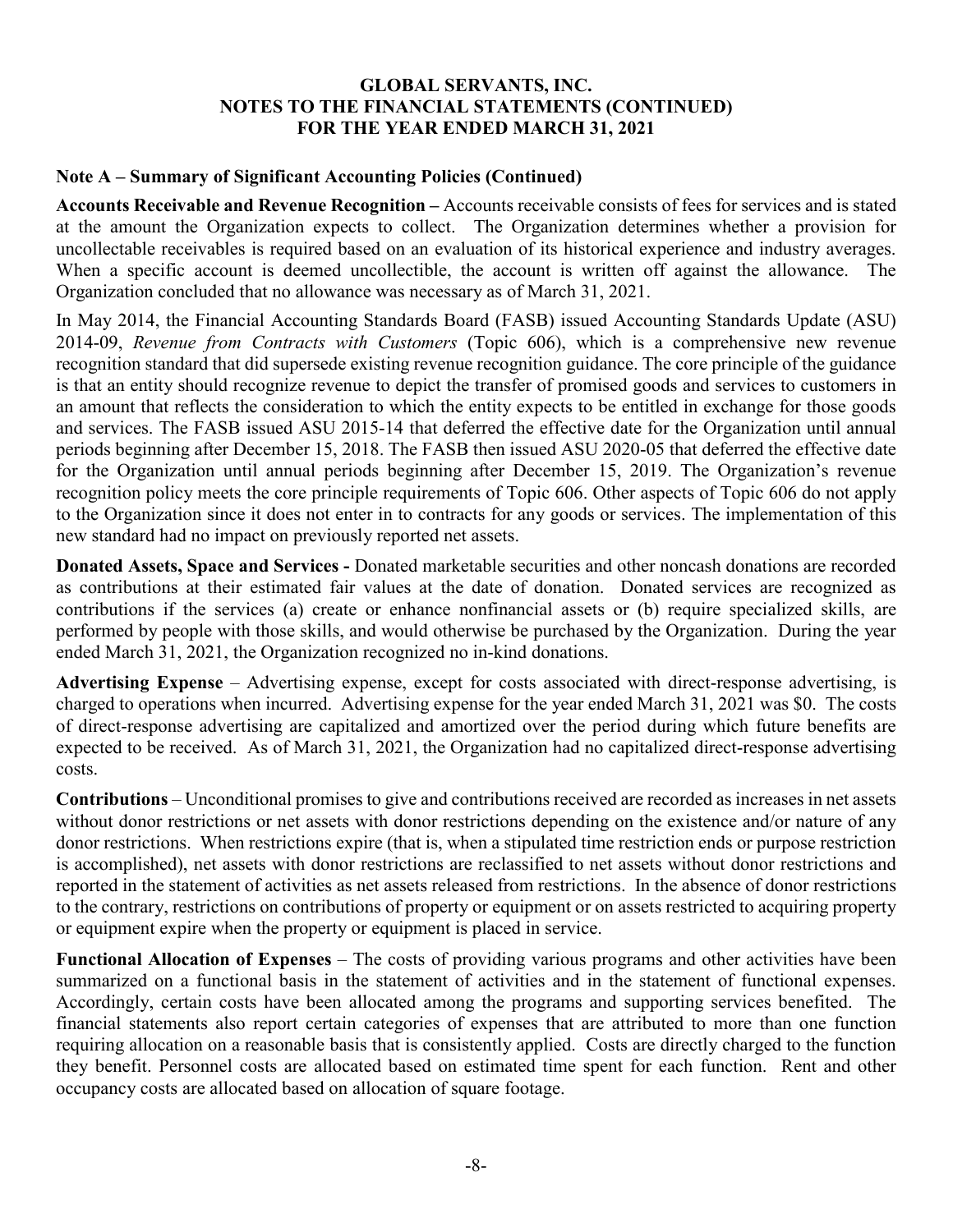# GLOBAL SERVANTS, INC. NOTES TO THE FINANCIAL STATEMENTS (CONTINUED) FOR THE YEAR ENDED MARCH 31, 2021

Fair Value of Financial Instruments - The Organization's financial instruments consist of cash, accounts<br>Fair Value of Financial Instruments - The Organization's financial instruments consist of cash, accounts<br>receivable, value due to their relatively short-term nature.

**GLOBAL SERVANTS, INC.**<br> **RECEVANTS (CONTINUED)**<br> **FOR THE FINANCIAL STATEMENTS (CONTINUED)**<br> **FOR THE VEAR ENDED MARCH 31, 2021**<br> **FECT THE VEAR ENDED MARCH 31, 2021**<br> **FECT THE CARRE ENDED MARCH 31, 2021**<br> **EXECUTED:**<br> GLOBAL SERVANTS, INC.<br>
NOTES TO THE FINANCIAL STATEMENTS (CONTINUED)<br>
FOR THE VEAR ENDED MARCH 31, 2021<br>
Fair Value of Financial Instruments - The Organization's financial instruments consist of cash, accounts<br>
receivable, **EXECUTE STATE STATE STATE STATE STATE STATE STATE STATE OF THE YEAR ENDED MARCH 31, 2021**<br>
Fair Value of Financial Instruments - The Organization's financial instruments consist of cash, accounts<br>
receivable, accrued liab **GLOBAL SERVANTS, INC.**<br> **FOR THE FINANCIAL STATEMENTS (CONTINUED)**<br> **FOR THE VEAR ENDED MARCH 31, 2021**<br> **Fair Value of Financial Instruments** - The Organization's financial instruments consist of cash, accounts<br>
receivab **FINANCIAL SERVANTS, INC.**<br>**FINANCIAL STATEMENTS (CONTINUED)**<br>**Figure 10.1 THE FINANCIAL STATEMENTS (CONTINUED)**<br>**Fair Value of Financial Instruments -** The Organization's financial instruments consist of cash, accounts<br>re could differ from those estimates. **INVERTED THE SERVANTS, INC.**<br> **INVERTED THE FINANCIAL STATEMENTS (CONTINUED)**<br> **Fair Value of Financial Instruments -** The Organization's financial instruments consist of cash, accounts<br>
receivable, accrued liabilities an **ELOBAL SERVANTS, INC.**<br> **FAIT VAIDE OF THE VEAR ENDED MARCH 31, 2021**<br> **FAIT VAIDE OF THE VEAR ENDED MARCH 31, 2021**<br> **FAIT VAIDE OF THE VEAR ENDED MARCH 31, 2021**<br> **FAIT VAIDE CONTINUED)**<br> **FAIT VAIDE CONTINUED**<br> **CONTIN CLOBAL SERVANTS, INC.**<br> **CLOBAL SERVANTS, INC.**<br> **FOR THE YEAR ENDED MARCH 31, 2021**<br> **Fair Value of Financial Instruments -** The Organization's financial instruments consist of cash, accounts<br>
preacivable, accord liabili GLOBAL SERVANTS, INC.<br>
NOTES TO THE FINANCIAL STATEMENTS (CO<br>
FOR THE VEAR ENDED MARCH 31, 20:<br>
Fair Value of Financial Instruments - The Organization's financial instreceivable, accrued liabilities and accounts payable. T **INSTET THE OTHEMIZATION** 5 Indincial instruments consist of cast, accounts<br>
s and accounts payable. The carrying value of these instruments approximates fair<br>
short-term nature.<br>
Departion of financial statements in confo star accounts paper. The earlying value of these instanties approximates and<br>short-term nature.<br>
Short-term nature.<br>
Short-term at the set instants in conformity with accounting principles generally<br>
so of America requires paradion of inancial statements in conforminy win accounting primeples generally<br>so f America requires management to make estimates and assumptions affecting the<br>and liabilities, disclosures of contingent assets and liabil

and market conditions. marcial statements and the reported amounts of revenues and expenses during the reporting year. Actual results<br> **Inventory** – The Organization carries inventory on the statement of financial position that is comprised of b

Net assets with donor restrictions are restricted for the following purposes or periods at March 31, 2021:

| Thailand fund    | <sup>S</sup> | 58,655 |
|------------------|--------------|--------|
| General missions |              | 1,255  |
| Total            |              | 59,910 |

## Subject to Expenditure for Specified Purpose:

**Inventory** – The Organization carries inventory on the statement of financial position that is compared and CDs that are available for resale. Inventory is stated at the lower of cost or net real organization writes down The Organization wirls down inventory is stated at the lower of cost or net realizable value. The<br>Organization writes down inventory for unmarketable inventory based upon assumptions about future demand<br>and market conditio Organization writes down inventory for unmarketable inventory based upon assumptions about future demand<br>
Note B – Net Assets with **Donor Restrictions**<br>
Net assets with donor restrictions are restricted for the following 31, 2021<br>
31, 2021 the Organization SNet assets with Donor Restrictions<br>
Net assets with donor restrictions are restricted for the following purposes or periods at March 31, 2021:<br>
31, 2021:<br>
31, 2021<br>
51, 2021 the Organi backing and the quality of the financial institution with which these amounts are deposited minimizes any Note **B** – Net Assets with Donor Restrictions<br>
Net assets with donor restrictions are restricted for the following purposes or periods at March 31, 2021:<br>
Subject to Expenditure for Specified Purpose:<br>
Trainal final<br>
Cont accounts are protected by the Securities Investor Protection Corporation (SIPC) in the event of broker-dealer failure, up to \$500,000 of protection for each brokerage account with a limit of \$250,000 for claims of uninvested cash balances. The SIPC insurance does not protect against market losses on investments. At year end, the Organization had investment funds in excess of the SIPC limit. Management does not believe that this Final manuation results in a high concentration relies of the Organization relies of Organization maintains its cash at financial institutions insured by the Federal Deposit Insurance Corporation (FDIC). The FDIC-insured community for donations and contributions. Changes in economic conditions could impact the Organization's ability to carry out their program functions.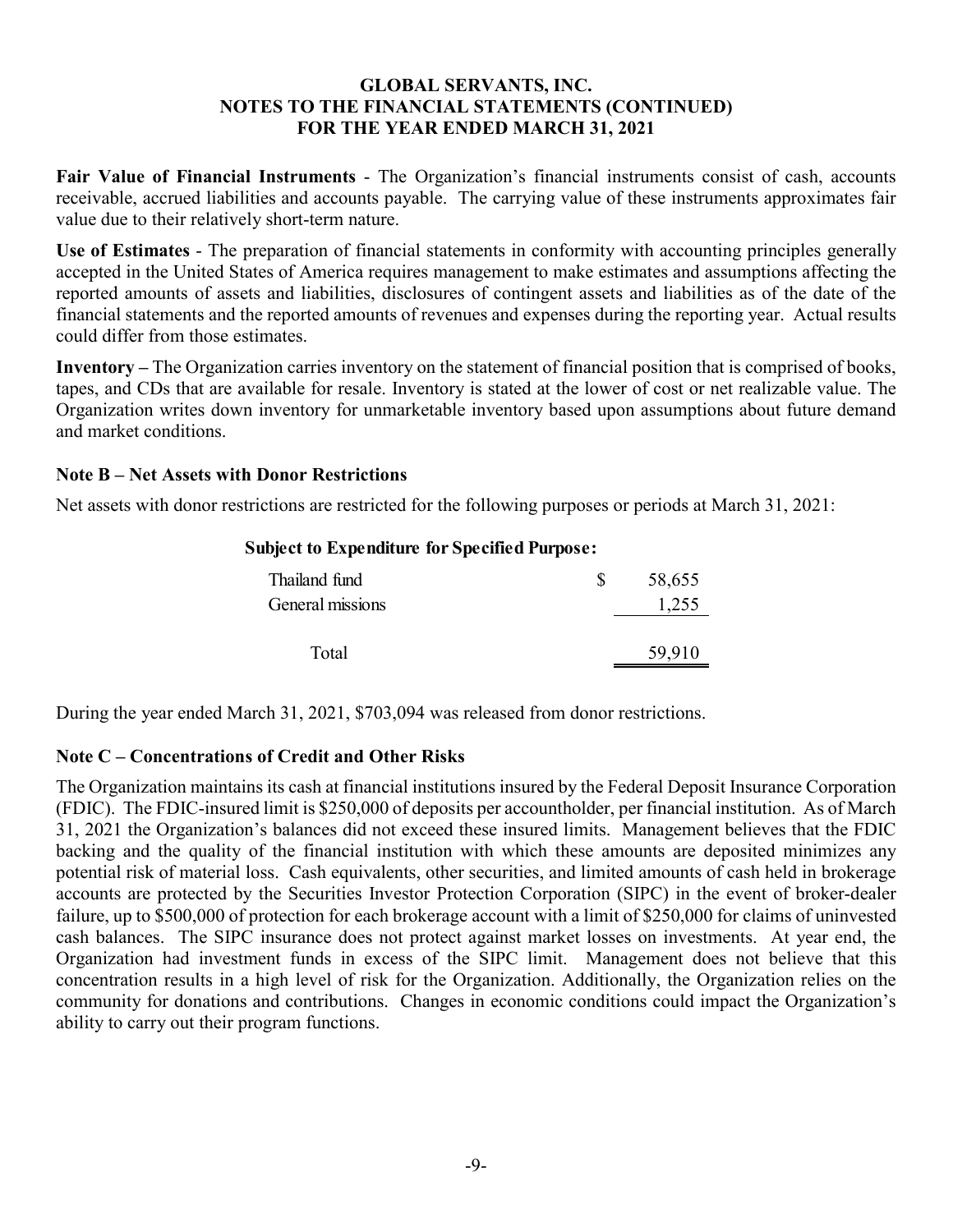# GLOBAL SERVANTS, INC. GLOBAL SERVANTS, INC.<br>
NOTES TO THE FINANCIAL STATEMENTS (CONTINUED)<br>
FOR THE YEAR ENDED MARCH 31, 2021<br>
s FOR THE YEAR ENDED MARCH 31, 2021 **CLOBAL SERVANTS, INC.**<br>
NOTES TO THE FINANCIAL STATEMENTS (CO<br>
FOR THE YEAR ENDED MARCH 31, 20:<br>
Note D – Investments<br>
The Organization classifies its investment assets in accordance with accounting<br>
the United States of **INDEX TO THE FINANCIAL STATEMENTS (CONTINUED)**<br> **FOR THE FINANCIAL STATEMENTS (CONTINUED)**<br> **FOR THE VEAR ENDED MARCH 31, 2021**<br> **Ensisties** its investment assets in accordance with accounting principles generally accepte **GLOBAL SERVANTS, INC.**<br> **CLOBAL STATEMENTS (CONTINUED)**<br> **FOR THE FINANCIAL STATEMENTS (CONTINUED)**<br> **FOR THE YEAR ENDED MARCH 31, 2021**<br> **Relation of America which establishes a hierarchy of inputs to fair value measurem**

The Organization classifies its investment assets in accordance with accounting principles generally accepted in the United States of America which establishes a hierarchy of inputs to fair value measurements as follows:

- Level 1 Quoted prices in active markets for identical assets or liabilities that the Organization has the ability to access.
- Level 2 Inputs to the valuation methodology that are derived principally from or corroborated by observable market data:
	- Ouoted prices for similar assets or liabilities in active markets;
	- Quoted prices for identical or similar assets or liabilities in inactive markets;
	- Inputs other than quoted process that are observable for assets or liabilities;
	-
- **Level 3** Inputs to the valuation methodology that are unobservable required informed Superince in the valuation classifies its investment assets in accordance with accounting principles generally accepted in third Stat judgement and significant to the fair value measurement.

| to access.                                                                                                                                                            |                                                                                                                                                                                                                                                                                                                                     |                    |    |                                              |    | Level $T$ – Quoted prices in active markets for identical assets of habilities that the Organization has the ability |
|-----------------------------------------------------------------------------------------------------------------------------------------------------------------------|-------------------------------------------------------------------------------------------------------------------------------------------------------------------------------------------------------------------------------------------------------------------------------------------------------------------------------------|--------------------|----|----------------------------------------------|----|----------------------------------------------------------------------------------------------------------------------|
| Level $2$ – Inputs to the valuation methodology that are derived principally from or corroborated by<br>observable market data:                                       |                                                                                                                                                                                                                                                                                                                                     |                    |    |                                              |    |                                                                                                                      |
| correlation or other means.                                                                                                                                           | Quoted prices for similar assets or liabilities in active markets;<br>Quoted prices for identical or similar assets or liabilities in inactive markets;<br>Inputs other than quoted process that are observable for assets or liabilities;<br>Inputs that are derived principally from or corroborated by observable market data by |                    |    |                                              |    |                                                                                                                      |
| Level $3$ – Inputs to the valuation methodology that are unobservable require the application of informed<br>judgement and significant to the fair value measurement. |                                                                                                                                                                                                                                                                                                                                     |                    |    |                                              |    |                                                                                                                      |
| Cost and fair market value of investments are summarized in the table below:                                                                                          |                                                                                                                                                                                                                                                                                                                                     |                    |    |                                              |    |                                                                                                                      |
|                                                                                                                                                                       | Fair Value<br>Hierarchy<br>Level                                                                                                                                                                                                                                                                                                    | Cost               |    | Unrealized<br>Appreciation<br>(Depreciation) |    | Fair Market<br>Value                                                                                                 |
|                                                                                                                                                                       |                                                                                                                                                                                                                                                                                                                                     |                    |    |                                              |    |                                                                                                                      |
| Mutual funds                                                                                                                                                          |                                                                                                                                                                                                                                                                                                                                     | \$<br>1,039,161    | -S | 68,406 \$                                    |    | 1,107,567                                                                                                            |
| Corporate & government bonds<br>Exchange traded & closed-end funds                                                                                                    |                                                                                                                                                                                                                                                                                                                                     | 610,471<br>226,684 |    | 83,398<br>18,054                             |    | 693,870<br>244,739                                                                                                   |
|                                                                                                                                                                       |                                                                                                                                                                                                                                                                                                                                     | \$<br>1,876,316 \$ |    | 169,858                                      | -S | 2,046,175                                                                                                            |
| The components of investment income consist of the following for the year ended March 31, 2021:                                                                       | Interest and dividends<br>Net realized gains and losses<br>Net unrealized gains and losses                                                                                                                                                                                                                                          |                    |    | 98,317<br>20,362<br>117,579                  |    |                                                                                                                      |

| Interest and dividends          | S. | 98,317    |
|---------------------------------|----|-----------|
| Net realized gains and losses   |    | 20,362    |
| Net unrealized gains and losses |    | 117,579   |
|                                 |    |           |
| Net investment income           |    | \$236,258 |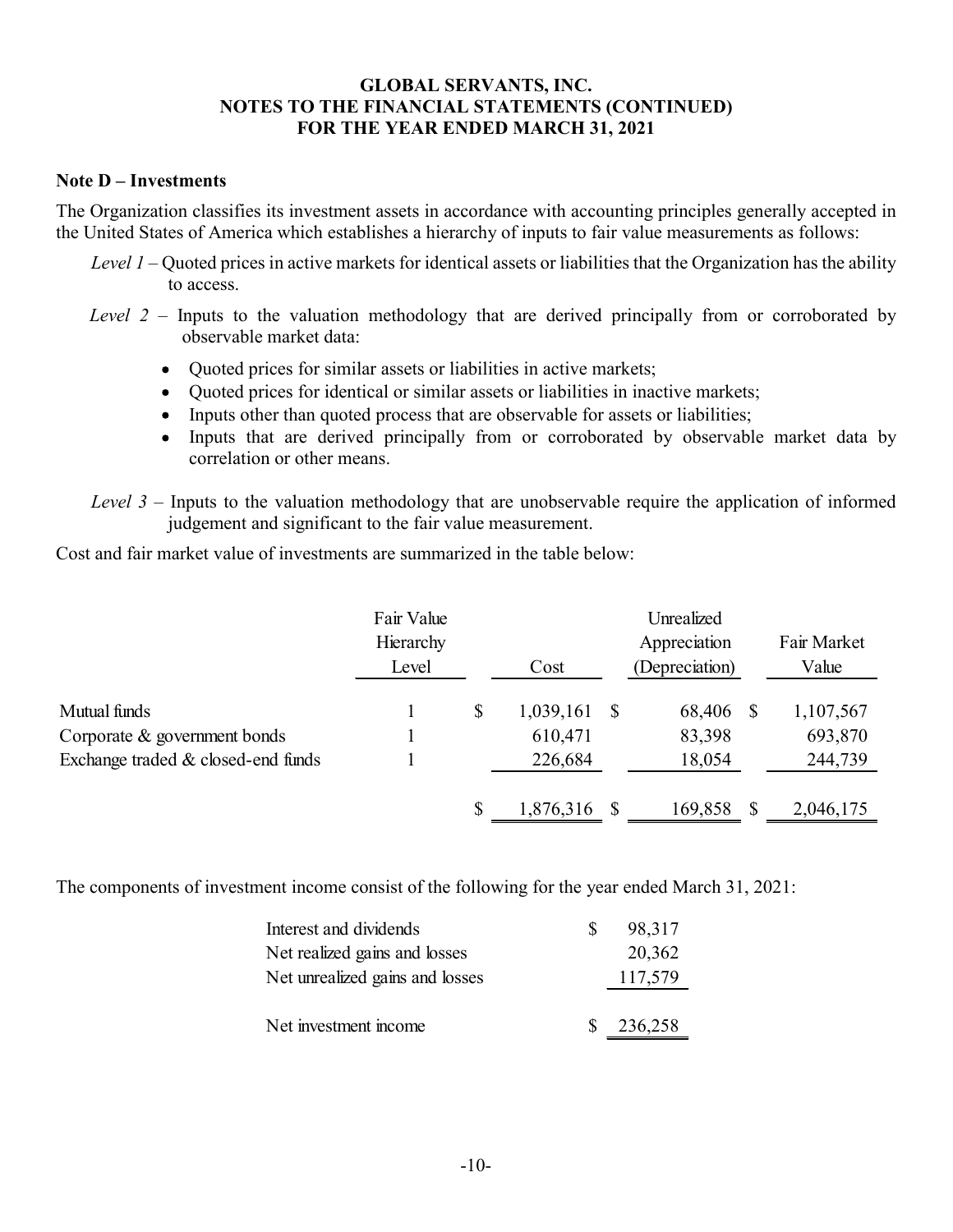# GLOBAL SERVANTS, INC. NOTES TO THE FINANCIAL STATEMENTS (CONTINUED) FOR THE YEAR ENDED MARCH 31, 2021

GLOBAL SERVANTS, INC.<br>
NOTES TO THE FINANCIAL STATEMENTS (CON<br>
FOR THE YEAR ENDED MARCH 31, 2021<br>
Note E – New Administrative Office Facility<br>
In February 2020, the Organization purchased a 6,359 square foot warehouse and<br> GLOBAL SERVANTS, INC.<br> **IN FERRE A FOR THE FINANCIAL STATEMENTS (CONTINUED)**<br> **IN FEBRUARY 2020, the Organization purchased a 6,359 square foot warehouse and administrative office in Winder,**<br>
Georgia to use as its headqua GLOBAL SERVANTS, INC.<br>
SERVANTS (CONTINUED)<br>
FOR THE FINANCIAL STATEMENTS (CONTINUED)<br>
FOR THE VEAR ENDED MARCH 31, 2021<br>
Note E – New Administrative Office Facility<br>
In February 2020, the Organization purchased a 6,359 sq **GLOBAL SERVANTS, INC.**<br> **FOR THE FINANCIAL STATEMENTS (CONTINUED)**<br> **FOR THE VEAR ENDED MARCH 31, 2021**<br> **Note E – New Administrative Office Facility**<br>
In February 2020, the Organization purchased a 6,359 square foot ware GLOBAL SERVANTS, INC.<br>
NOTES TO THE FINANCIAL STATEMENTS (CO<br>
FOR THE VEAR ENDED MARCH 31, 20<br>
Note E – New Administrative Office Facility<br>
In February 2020, the Organization purchased a 6,359 square foot warehouse a<br>
Geor GLOBAL SERVANTS, INC.<br> **THE FINANCIAL STATEMENTS (CONTINUED)**<br> **FOR THE VEAR ENDED MARCH 31, 2021**<br> **Note E – New Administrative Office Facility**<br>
In February 2020, the Organization purchased a 6,359 square foot warehouse **ETOBAT. SERVANTS, INC.**<br> **EGOBAT. SERVANTS, INC.**<br> **EGORTHE FENANCIAL STATEMENTS (CONTINUED)**<br> **FOR THE YEAR ENDED MARCH 31, 2021**<br> **IN February 2020, the Organization purchased a 6,359 square foot warehouse and administr** 

| <b>GLOBAL SERVANTS, INC.</b><br>E FINANCIAL STATEMENTS (CONTINUED)<br><b>THE YEAR ENDED MARCH 31, 2021</b> |       |                                                                                                                                                                                                                          |  |
|------------------------------------------------------------------------------------------------------------|-------|--------------------------------------------------------------------------------------------------------------------------------------------------------------------------------------------------------------------------|--|
| <b>Facility</b>                                                                                            |       |                                                                                                                                                                                                                          |  |
|                                                                                                            |       | chased a 6,359 square foot warehouse and administrative office in Winder,<br>. The freestanding building is on 0.88 acres of land with ample<br>ons, the new office was officially opened for business on June 13, 2020. |  |
|                                                                                                            |       | t leases expiring at various times through 2023. Lease expense for this<br>1, 2021 was \$1,050. Future minimum lease payments are as follows:                                                                            |  |
| For the Year Ending                                                                                        |       |                                                                                                                                                                                                                          |  |
| March 31,                                                                                                  |       |                                                                                                                                                                                                                          |  |
| $\mathbb{S}$<br>2022                                                                                       | 1,422 |                                                                                                                                                                                                                          |  |
| 2023                                                                                                       | 909   |                                                                                                                                                                                                                          |  |
| Total<br>\$                                                                                                | 2,331 |                                                                                                                                                                                                                          |  |
| of Financial Assets                                                                                        |       |                                                                                                                                                                                                                          |  |
|                                                                                                            |       | support is contributions from individuals. Monthly cash outflows vary                                                                                                                                                    |  |

**Note E – New Administrative Office Facility**<br>
In February 2020, the Organization purchased a 6,359 square foot warehouse and adm<br>
Georgia to use as its headquarters. The freestanding building is on 0.88<br>
parking. Followi In February 2020, the Organization purchased a 6,359 square foot warehouse and administrative office in Winder,<br>Georgia to use as its headquaters. The freedstanding building is on 0.88 areas of land with ample<br>parking, re each year based on the projects undertaken by the Organization. The following reflects the Organization's financial assets as of the statement of financial position date, reduced by amounts not available for general use within one year of the statement of financial position date because of contractual or donor-imposed restrictions or internal designations. Amounts available include donor-restricted amounts that are available for expenditure in the following year. Amounts not available include amounts set aside for operating and other reserves that could be drawn upon if the Organization approves the action. For the Year Ending<br>
March 31,<br>
2022 3<br>
2023 1999<br>
Total 5<br>
2023 2023<br>
2023 1999<br>
Total 5<br>
2023 2023 1999<br>
Total 5<br>
2023 2023 1999<br>
2023 2023 1999<br>
2023 2023 1999<br>
2023 2023 2023 1999<br>
2023 2023 1999<br>
2023 2023 2021<br>
2023  $\frac{1}{2022}$  2023<br>
2022<br>
2023<br>
2023<br>
2023<br>
2023<br>
2023<br>
2023<br>
2023<br>
2023<br>
3009<br>
Total<br>
5<br>
2023<br>
3009<br>
2023<br>
3009<br>
2033<br>
3009<br>
Total<br>
8<br>
2033<br>
2033<br>
2033<br>
2033<br>
2033<br>
2033<br>
2033<br>
2010 individuals. Monthly eash outflows vary 2023<br>
2023<br>
2023<br>
2023<br>
2023<br>
2023<br>
2023<br>
2023<br>
2023<br>
2023<br>
2023<br>
2023<br>
2023<br>
2023<br>
2023<br>
2023<br>
2023<br>
2023<br>
2023<br>
2023<br>
2023<br>
2023<br>
2023<br>
2023<br>
2023<br>
2023<br>
2023<br>
2023<br>
2023<br>
2023<br>
2023<br>
2023<br>
2023<br>
2023<br>
2023<br>
2023<br>
2023<br>

liabilities at this date and for future general expenditure are as follows:

| \$<br>Total                                                                                                                                                                                                                                                                                                                                                                                                                                                                                                                                                                                                                         | 2,331 |           |  |
|-------------------------------------------------------------------------------------------------------------------------------------------------------------------------------------------------------------------------------------------------------------------------------------------------------------------------------------------------------------------------------------------------------------------------------------------------------------------------------------------------------------------------------------------------------------------------------------------------------------------------------------|-------|-----------|--|
| y and Availability of Financial Assets                                                                                                                                                                                                                                                                                                                                                                                                                                                                                                                                                                                              |       |           |  |
| s primary source of support is contributions from individuals. Monthly cash outflows vary<br>in the projects undertaken by the Organization. The following reflects the Organization's<br>of the statement of financial position date, reduced by amounts not available for general use<br>the statement of financial position date because of contractual or donor-imposed restrictions<br>tions. Amounts available include donor-restricted amounts that are available for expenditure<br>ar. Amounts not available include amounts set aside for operating and other reserves that could<br>ne Organization approves the action. |       |           |  |
| s financial assets as of March 31, 2021 available within one year after this date to satisfy<br>te and for future general expenditure are as follows:                                                                                                                                                                                                                                                                                                                                                                                                                                                                               |       |           |  |
|                                                                                                                                                                                                                                                                                                                                                                                                                                                                                                                                                                                                                                     |       |           |  |
| Cash                                                                                                                                                                                                                                                                                                                                                                                                                                                                                                                                                                                                                                | \$    | 360,833   |  |
| Investments & restricted investments                                                                                                                                                                                                                                                                                                                                                                                                                                                                                                                                                                                                |       | 2,046,175 |  |
| Total financial assets                                                                                                                                                                                                                                                                                                                                                                                                                                                                                                                                                                                                              |       | 2,407,008 |  |
| Less amounts not available in one year due to<br>specific restricted purposes                                                                                                                                                                                                                                                                                                                                                                                                                                                                                                                                                       |       |           |  |
| Financial assets available to meet cash                                                                                                                                                                                                                                                                                                                                                                                                                                                                                                                                                                                             |       |           |  |